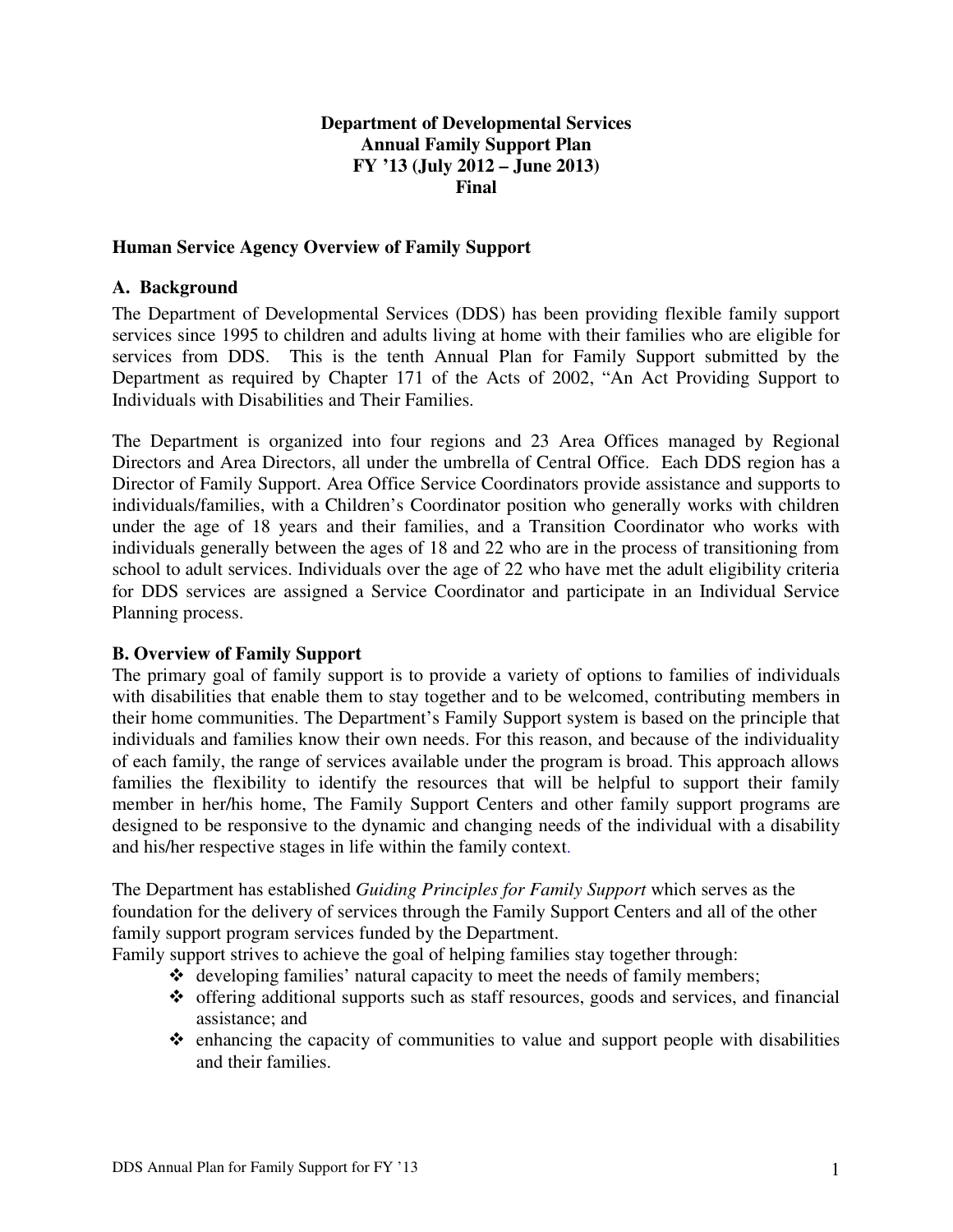The Department has specific funding designated for the delivery of family support services through the Family Support Appropriation Account in the state budget. This funding has been vulnerable since 2009 as a result of the economic challenges facing the nation and state. In FY 2010, this account was funded at \$46.5 million, a reduction of almost 10 million dollars from the previous year. The budget appropriation for FY 2012 was approximately \$46.5 million dollars, and for the upcoming fiscal year, FY 13, the amount has increased by 3 million dollars bringing the total to \$49.5 million. Of this total appropriation, approximately \$38-39 million is for specific family support services and the remainder for other community support services. This increase is positive and will result in being able to provide individual flexible funding allocations to more families to address important unmet needs. The array of family support services provided with this funding is described in more detail in Section III, Family Support Resources and Funding.

## **C. Process for obtaining substantial input from families on current family support services:**

The Department uses both formal and informal approaches to seek input from families and individuals with intellectual disabilities in order to help assess the Department's current system of family support services, and to get input on policy development and future directions.

This past year the Department conducted a comprehensive planning process to seek input and information from families and other stakeholders to help set the course for the future of Family Support Services. This was initiated due to the recognition that the Department is at an important juncture: there are more and more children and adults with intellectual and developmental disabilities living with their families resulting in a greater demand for family support services, while at the same time funding for this service has decreased in recent years.

In partnership with the Statewide Family Support Council, Citizen Advisory Boards, and other advocacy groups, DDS hosted **twenty-six forums** in the fall of 2011 across the state and input was obtained from more than **600 caregivers** about what they need to support their family member at home and in their community. Several separate forums were held with particular ethnic and cultural groups and each region also met with self-advocates who live with their families to gain their perspective. In addition, a written on-line survey was developed to gather input from families with the assistance of the Shriver Center/UMass Medical School and more than **700 caregivers** responded.

The major themes and important support needs identified by the more than 1300 families in the forums and through the survey are described in a report, *"In Their Own Words: The Need for Family Support Services."* This report, written in the voices of families, describes the need to make adequate family supports available to caregivers and the cost-benefit of these supports to the Commonwealth. This report, intended as a preface to develop a more comprehensive and strategic plan of action, includes a series of recommendations that encompass both the need for additional funding resources, as well as identifies other need areas that will create a more robust and responsive system of supportive services. The next phase in this dynamic planning process is the development of an agency wide strategic action plan for family support.

Copies of the full reports, *"In Their Own Words: The Need for Family Support Services"* and the "*Summary Report: DDS Family Supports Survey,"* are available on the DDS website at: www.mass.gov/dds.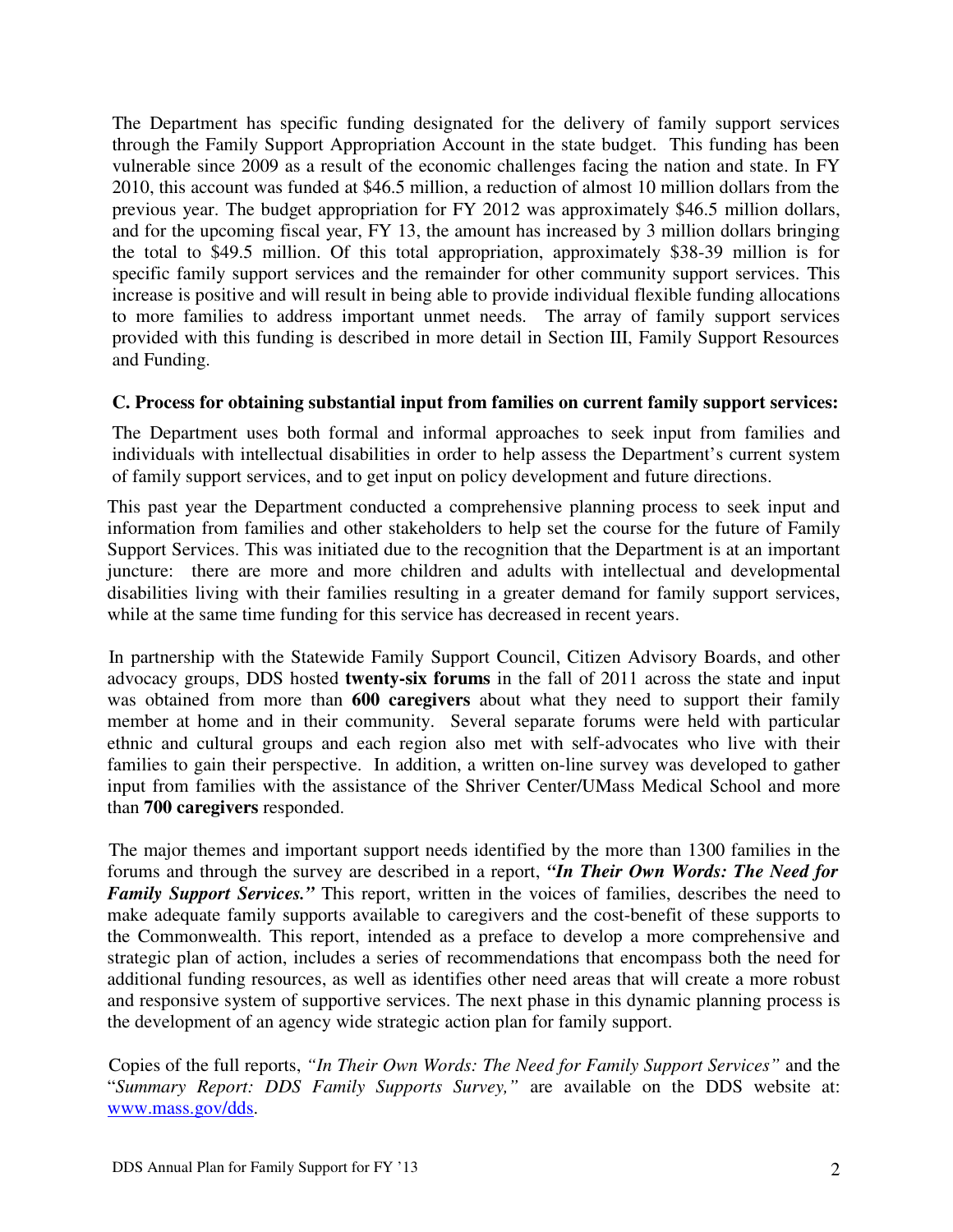Listed below are several of the ongoing and central ways the Department obtains feedback and input from families and other stakeholders.

The Department's **Statewide Family Support Counci**l, comprised of 15 parents from across the state who have children and adult family members with disabilities living at home with them, provides an important and ongoing vehicle to obtain input and consultation on family support services, practices, policies, and needs. The Council meets four times a year with the Commissioner with conference calls scheduled at other times to discuss emerging topics and issues. This past year the Council has been an integral part of the strategic planning process that has been initiated, and they will continue to have an active role in assisting the Department, along with other stakeholders, to identify specific recommendations and action steps that will result in a comprehensive action plan for family support.

There is regular information-sharing, discussion, and solicitation of input from the Department's **Statewide Advisory Council (SAC)** and the regional and area office **Citizen Advisory Boards (CABs).** These advisory groups play an important role in helping to inform and educate the public and other decision-makers about the needs of individuals and families and the importance of and benefits of the flexible services and supports that are provided.

The Commissioner and other Central Office leadership staff meet regularly with other representatives of family and individual advocacy organizations to seek input and obtain feedback on services and future directions. This includes representation from the Arc of Massachusetts, Massachusetts Families Organizing for Change (MFOFC), Advocates for Autism in Massachusetts (AFAM), Massachusetts Advocates Standing Strong (MASS) the statewide self-advocacy organization, and the Developmental Disabilities Council. Monthly meetings are also held with the leadership of ADDP, the Association of Developmental Disability Providers.

# **D. Focus Areas: Review of Activities and Accomplishments in FY 2011 and Proposed Initiatives for FY 2012.**

The following section provides brief highlights of ongoing efforts as well as new activities the Department has undertaken this past year, and includes where relevant, initiatives for development in the upcoming fiscal year.

# **I.Family Empowerment**

*What is the agency currently doing to promote or enhance family input or direction in the development of agency policies and procedures, program development, and evaluation of services?*

As previously described, the Department seeks input from individuals and families about agency services and new directions both formally and informally through a variety of organized groups and mechanisms, including the Family Support Council, the Statewide Advisory Council, the regional and area Citizen Advisory Boards, Massachusetts Advocates Standing Strong, the Arc of Massachusetts, AFAM, and the Massachusetts Down Syndrome Congress.

As noted previously, family member input has been central to the comprehensive planning process the Department has initiated to develop a strategic plan for the future of family support services. The information obtained, and the themes and needs identified serve as the basis for the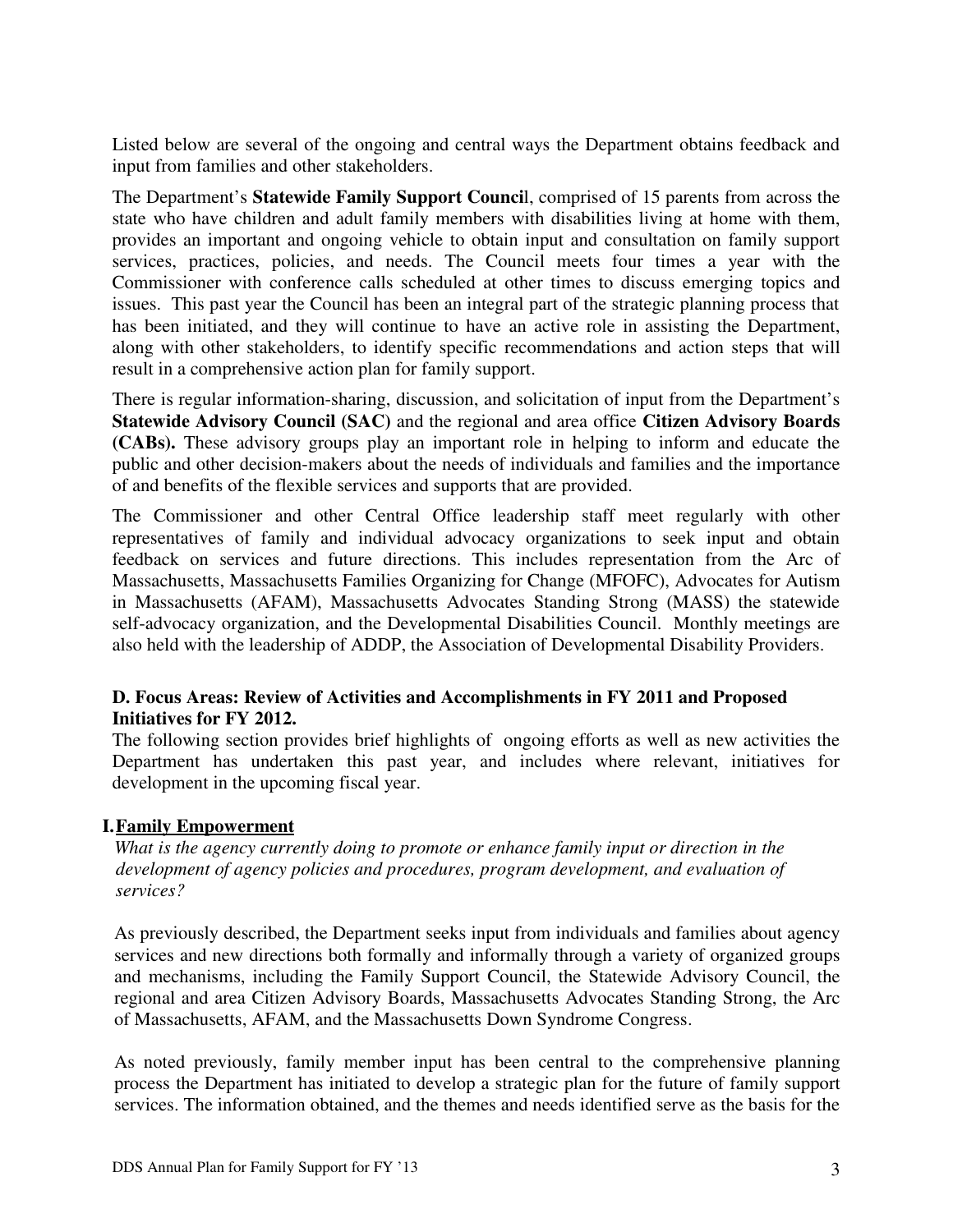development of a comprehensive **Strategic Plan for Family Support**. In the upcoming year, Family Support Council members and other interested parents and professionals, in partnership with DDS staff, will be engaged in a series of work groups to identify specific implementation steps and recommendations to respond to the major needs that have been identified. It is anticipated that this Plan will be completed by January 2013. These work groups will be focusing on the following identified need areas and recommendations:

- Expanding access to information, resources and supports for families and improving communication methods through the use of technology and multi-media approaches;
- Pursuing approaches to developing a sufficient cadre of qualified staff to support individuals and families, and mechanisms for identifying staff, like an on-line directory;
- Improving communication about the Chapter 688 process and transition planning for individuals leaving school and entering the adult system;
- Expanding social activities and connections in the community, including opportunities to form relationships that may lead to friendships;
- Developing an effective and comprehensive approach to community education and development, to explore partnerships and leverage other resources that benefit individuals and families;
- Improving interagency collaboration to facilitate access to the service system; and
- Distributing and creating resources for families regarding planning for their family member's future.

Family members are integral participants in a **Family Support Implementation Work Group**  that provides input on the services, processes, and reporting mechanisms that support implementation of the Family Support Centers and other Family Support programs to help ensure services are family driven and responsive.

Family members and individuals with disabilities are members to the Department's **Statewide Quality Council** and regional Quality Councils to assist in reviewing evaluation data and information about the quality of services provided and to identify areas for development as part of a continuous quality improvement process.

*How will agencies change how they are currently doing business to make their agency and services more family-friendly and provide opportunities for families and individuals to have greater input and influence?*

All of the Department's family support services are based on the principles that individuals and their families are recognized as primary decision makers about their lives and supports, and options need to be flexible to be responsive to the unique needs, strengths and cultural values of families.

The Department's Home and Community Based Waiver Programs for adults provide enhanced opportunities for individual and family empowerment, through increased choice in service providers, choice of service delivery method, and portability of services. Information and education will continue to be provided to individuals and families so they are aware of the options available and support them to exercise their rights and choices.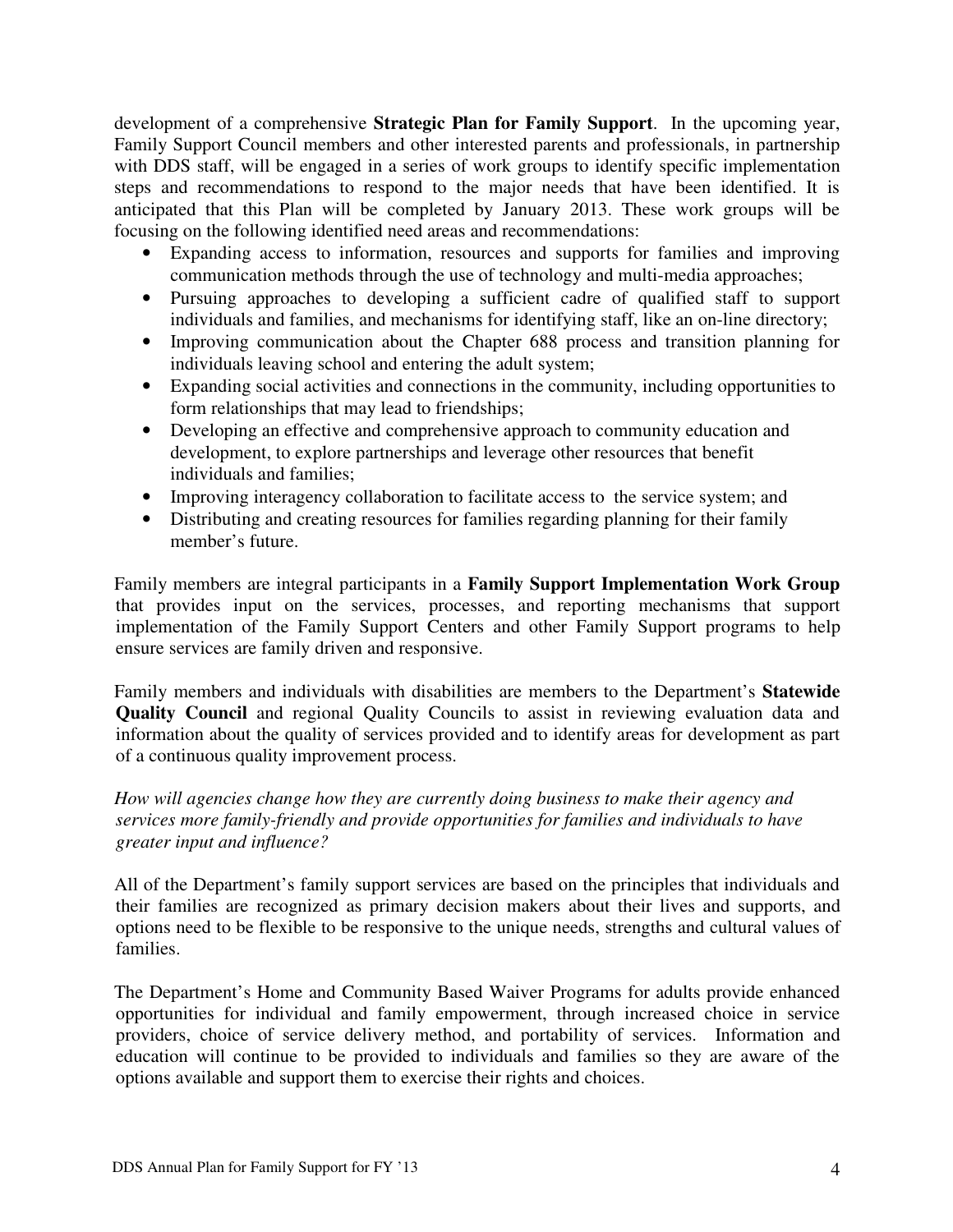The Waiver programs also expand opportunities for individuals and families to engage in selfdirection of services through two different approaches, the *Agency With Choice* model or through use of the contracted *Fiscal Management Service*, Public Partnerships Limited (PPL). Increased self-determination and use of self-directed service options is a major goal for DDS and ongoing education and support will be provided to ensure individuals and families are aware of the opportunities available.

## **II. Family Leadership**

*What training opportunities does the agency currently offer to families/individuals that would enhance their repertoire of skills?*

The Department provides funding for five regional Family Leadership programs designed to provide education, leadership training and mentoring for families with children and adults with disabilities living in the community. A key feature is that all of the training and mentoring is developed and provided by families who have a family member with a disability. One primary vehicle for family leadership development is the sponsorship of a **Family Leadership Series**, which occurs across 6-8 days over a several month period. This past year three regional Leadership Series were held providing leadership development to approximately 75 families. Graduates of the Series frequently move into new leadership roles in a variety of capacities.

Several self-determination forums were sponsored this past year in partnership with DDS, the Family Leadership projects, and providers, reaching more than 150 families and individuals. These forums exposed individuals with disabilities and their families to the concept of selfdetermination, shared examples of how individuals and families have utilized the process, and provided workbooks to help people in their journey. Two workshops focused on strategies to promote the development of friendships were offered with more than 100 families participating. These trainings were provided in response to the feedback and concerns raised at the family forums held in the fall related to the social isolation of their children, and the challenges individuals face in developing real and lasting friendships.

The Department's Family Support Centers and Autism Support Centers provide an array of educational events and trainings on relevant topics of interest to families of both children and adults, offering a minimum of six trainings per year. Leadership development is also promoted through the Centers by facilitating parent networking and mentoring, sponsoring parent support groups and one-to-one parent connections, and sibling support opportunities.

## *What new ideas or proposals would the agency initiate to give families/individuals more opportunities to develop and/or exercise their leadership skills?*

Families have opportunities to further develop and/or exercise their leadership skills through the DDS funded Family Leadership Projects, as well as through the Family Support and Autism Support Centers which are expected to actively engage families and seek their consultation to identify interests and needs in developing activities and the array of service options they will offer.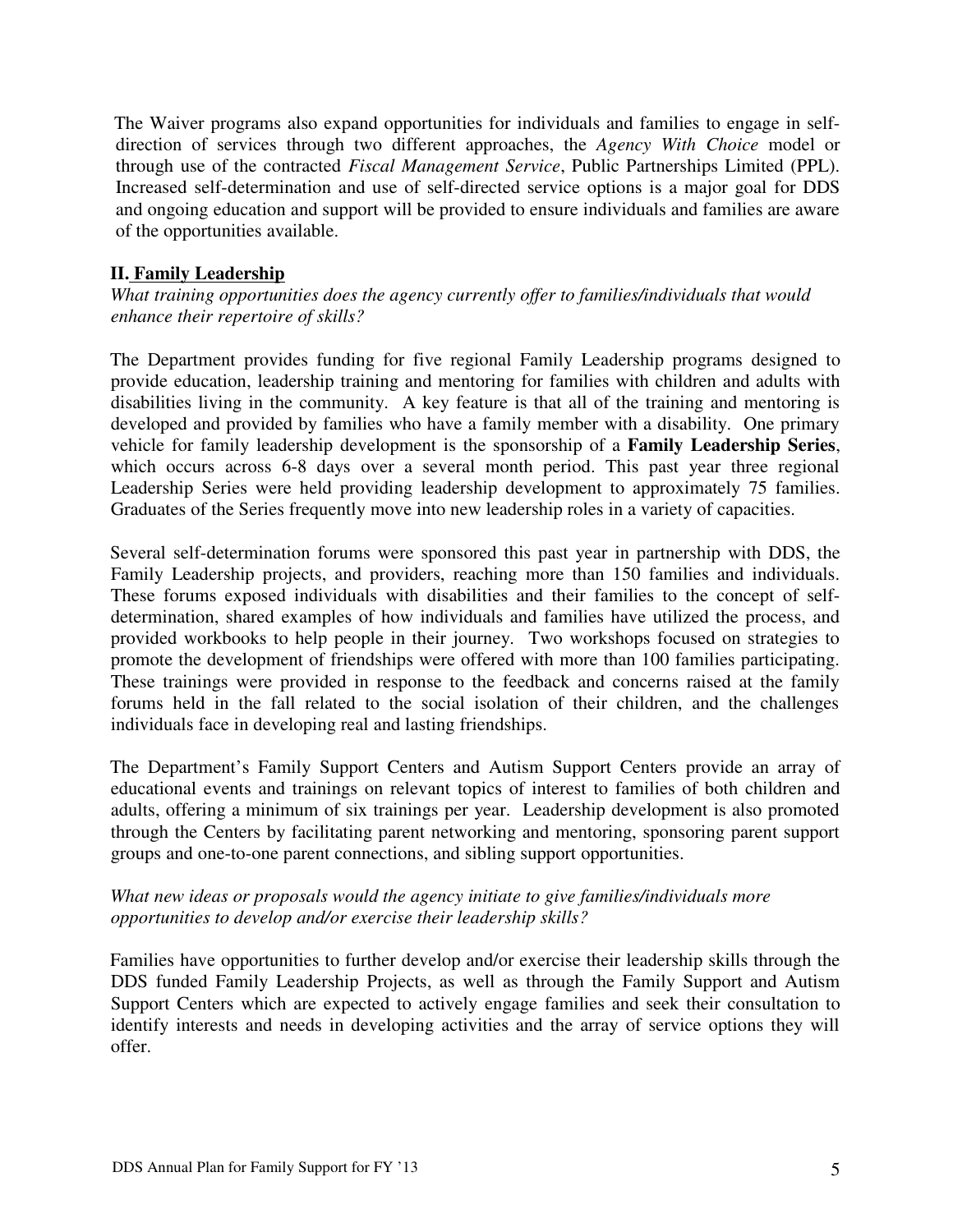Through the Home and Community-Based Waiver Programs there are two services, Peer Support and Family Training, which participants in the Waiver programs can purchase with their individual resource allocation. These service options can provide interested and qualified individuals and families the opportunity to provide training and mentoring to others as well as provide learning opportunities for self-advocates and families who want to enhance their own leadership skills.

## **III. Family Support Resources and Funding**

*What are the current resources/funding that the agency allocates to family support? What are ways that the agency provides flexible funding to families that allow them to customize their services?* 

DDS provides funding for **Family Support Centers** which are designed to establish a local community presence and act as a hub for offering a wide range of general family support services and activities to families of children and adults eligible for DDS services. Centers are expected to develop strong local affiliations and partnerships with other state and grassroots community agencies, to become experts in generic resources and services, and work to maximize natural supports. Services provided include: information and referral, support groups, family trainings, parent networking and mentoring, facilitation of social/recreational events, among other activities. Centers also provide Service Navigation that includes comprehensive and individualized information, guidance, and support to families to address their needs, connect them to potential resources, assist with problem-solving and help them navigate the service system. Centers also administer flexible funding/stipends to families who are prioritized to receive an individual allocation which can be used flexibly by families to purchase allowable services and goods as defined in the Department's updated Addendum to the Family Support Guidelines and Procedures. There are 33 Centers funded across the State with funding totaling approximately 6.8 million dollars.

**Cultural/Linguistic-Specific Family Support Centers** are designed to respond to the unique needs of specific cultural and linguistic family groups in specified areas or regions of the State. English is not the primary language for many of these families, and as a result face linguistic barriers in accessing services and require more individualized and specialized assistance to learn about and access the service system. These Centers offer a similar array of services as the Family Support Centers described above. There are ten funded Cultural/Linguistic-Specific Family Support Centers with funding totaling approximately 1.2 million dollars.

 **Autism Support Centers** provide an array of information and referral services, resources, and supports to children and young adults with autism spectrum disorders. The array of services and supports includes information and referral, family clinics, support groups, access to the latest information on autism, family trainings, parent networking and mentoring, and social/recreational events, among other activities. There are five large and two small regional autism support centers funded at approximately 1 million dollars.

**The Intensive Flexible Family Supports (IFFS) Programs** are designed to help families who are experiencing severe stress which can lead to the child being at-risk of an out-of-home placement. Intensive case management services are provided to help families integrate the variety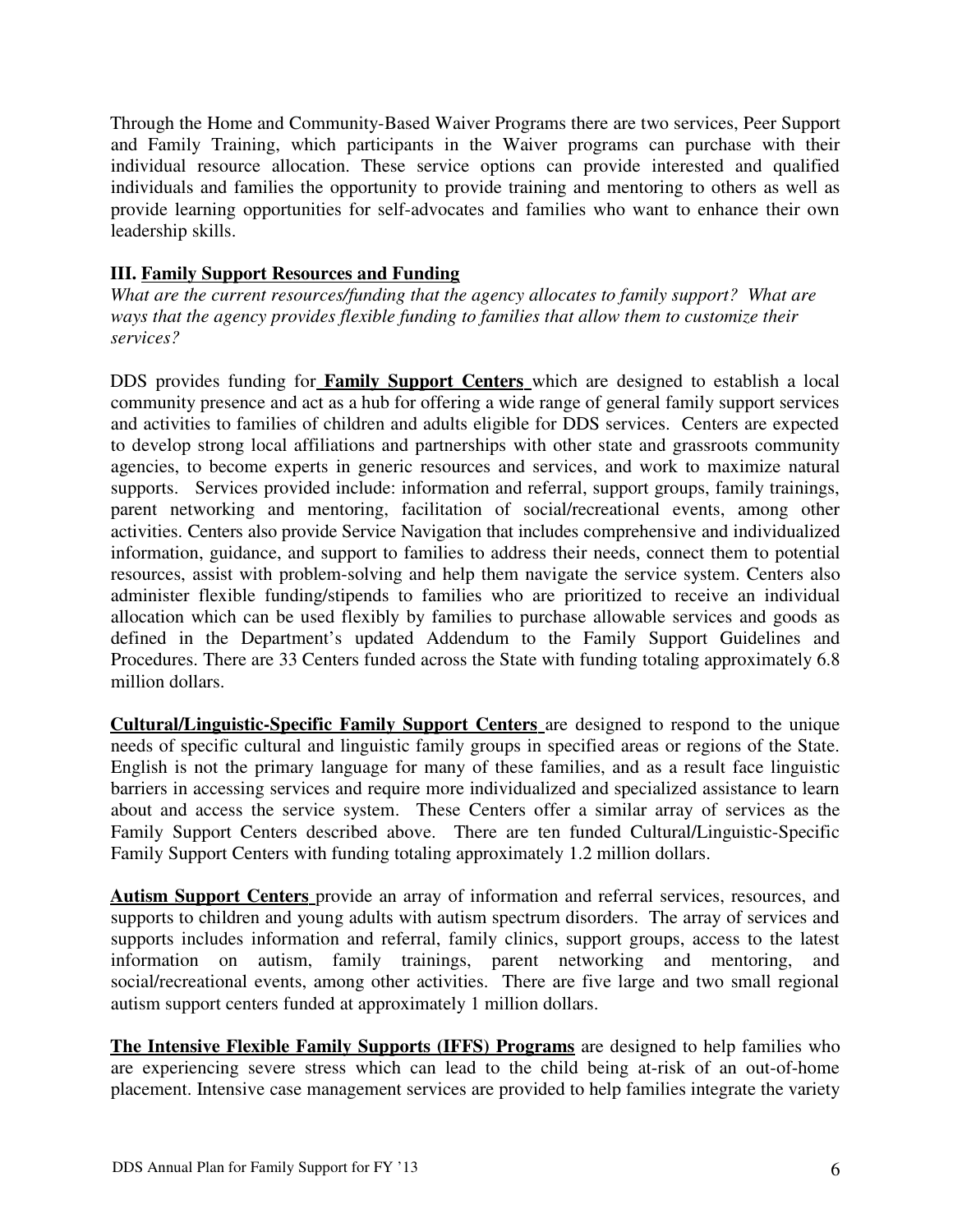of available resources to support their family member in crisis, and flexible funding to purchase additional supports or goods. Annually, about 550 children between the ages of 3-18 and their families receive services through these 22 programs statewide funded at approximately 2 million dollars.

**The Medically Complex Programs** support families who are caring for children/young adults up to the age of 25, with significant cognitive, physical, and complex health care needs who are living at home. It provides intensive medical wrap-around case management services that help families integrate the variety of resources and supports they are receiving and offers flexible funding/stipends to assist the family in the purchase of additional supports and goods not covered by health insurance. This program complements and is supplemental to other MassHealth, State plan and third party insurers. Annually, these programs provide services to about 275-325 individuals and their families. These five regionally based programs are funded at approximately \$600,000.

There are two **Planned Facility Based Respite Programs for Children** that offer planned, outof-home respite services for children to provide short-term temporary relief for families, and includes overnight, weekend, and/or vacation stays. Individuals are provided with a variety of recreational, social, cultural and/or educational activities during their stay. One program is located in the Central/West region and the other in the Metro region. On average, 100 children and their families are able to utilize this service annually and the funding amount is approximately \$200,000.

**Family Leadership Development Programs** provide education, mentoring and support to families. A major focus is a comprehensive and intensive family leadership series which provides information and education about "best practices" and helps families gain knowledge about policy making at the local and state level to assist them in assuming leadership roles in their local community and the disability community. There are five regionally based Family Leadership Programs funded at approximately \$275,000.

 **The Autism Division** at DDS received \$4.9 million dollars in FY '12 to provide services and supports to children with autism. The Medicaid Home and Community-Based Services Autism Waiver Program served close to 200 children under the age of 9 over the course of the past fiscal year. The Division engaged in an open enrollment process to allow families with newly diagnosed children the opportunity to apply for the Waiver Program. The Division received about 800 applications during this period and did broad outreach and made all information available in nine different languages.

The community-based programs offered by the Autism Support Centers reached at least 2000 families from across the Commonwealth during the past fiscal year. The Autism Division also helps fund a specialty community program designed to train first responders called the Autism and Law Enforcement Education Coalition (ALEC}. The program remains a successful initiative and trained another 2000 EMC, Fire, Police and Hospital personnel in this past fiscal year.

# **The Department of Elementary and Secondary Education & Department of Developmental Services Community Residential Education Program (DESE/DDS)** is a successful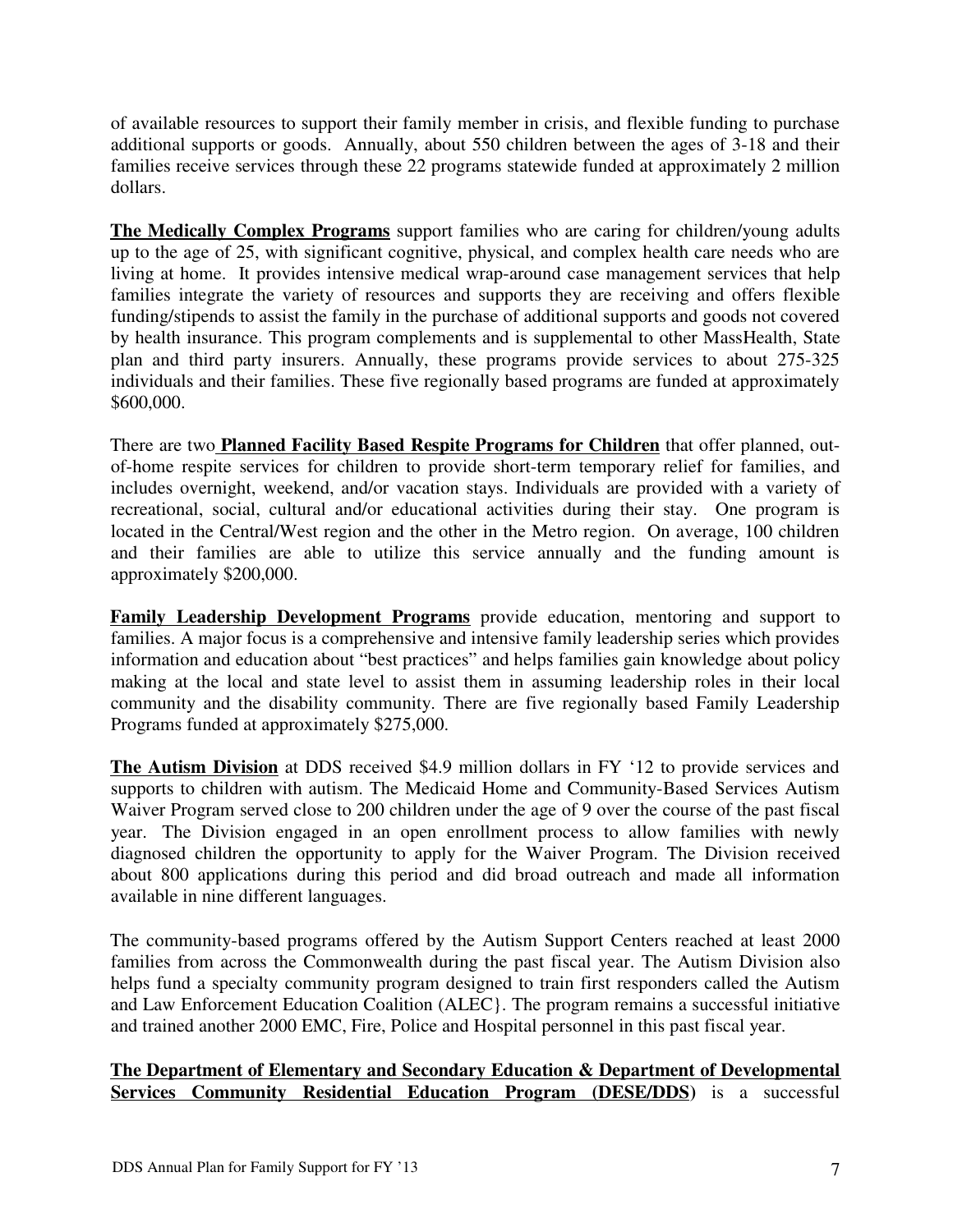collaborative initiative. This program is designed to provide supplemental supports to children/young adults determined to need services to prevent a more restrictive educational or out of home residential placement or to assist families whose children are coming out of a residential placement. The intent of the program is to increase family capacity to support their child in the home and community, as well as to provide an individualized plan of supports that promotes skill building, independence, and social integration across the spectrum of the child's home, school and community.

The stable funding level of \$6.5 million for FY '12 provided additional resources to allow approximately 100 participants to receive a full allocation of supports based on an assessment process, and another 130 participants to come off the waiting list, some after several years, and receive a pro-rated allocation that will annualize in FY '13. The remaining 30 individuals on the waiting list received one-time allocations of \$5,000. In total 455 children/young adults received supports this past fiscal year.

Other new initiatives implemented this past year include:

- Opening of a new **Medical Respite Home** in Southeastern, MA for adults with complex medical, physical and developmental needs who require 24 hour, specialized nursing care. To date about 17 individuals and their families have been able to use this resource for extended stays, providing important relief and respite for families and a new experience for these adults.
- The *Real Friend***s** *Project* has been funded to identify approaches, programs, and practices that can lead to strong and lasting friendships among people with and without disabilities.

In the upcoming year, the increased funding of \$3 million dollars in the family support account will be used primarily to offer individual flexible funding/stipends to families in need, and will also provide some support for expansion of social and recreational opportunities.

# **IV. Accessing Services and Supports**

*What are current examples of ways the agency is educating families on how to access services in a timely and effective manner? What are some illustrations of different services and resources which promote good access to information and referral?*

In addition to the Department's Service Coordinators who provide information, resources and support to families of both children and adults, the Family Support Centers provide timely Information and Referral services to families of children and adults within their geographic area. This includes assisting families to identify resources and service options available in their local communities, to learn about other financial and/or state services for which families may be eligible, and to provide guidance on how to navigate the service system. They use a variety of approaches to disseminate information to families, including email, list-serves, on-line newsletters and training calendars, webinars, social media, etc. as well as create and maintain a "library" of resources.

A 'Statewide Family Support Directory' has been developed to help families find the Family Support Center and other family support programs in their area and promote easier access to this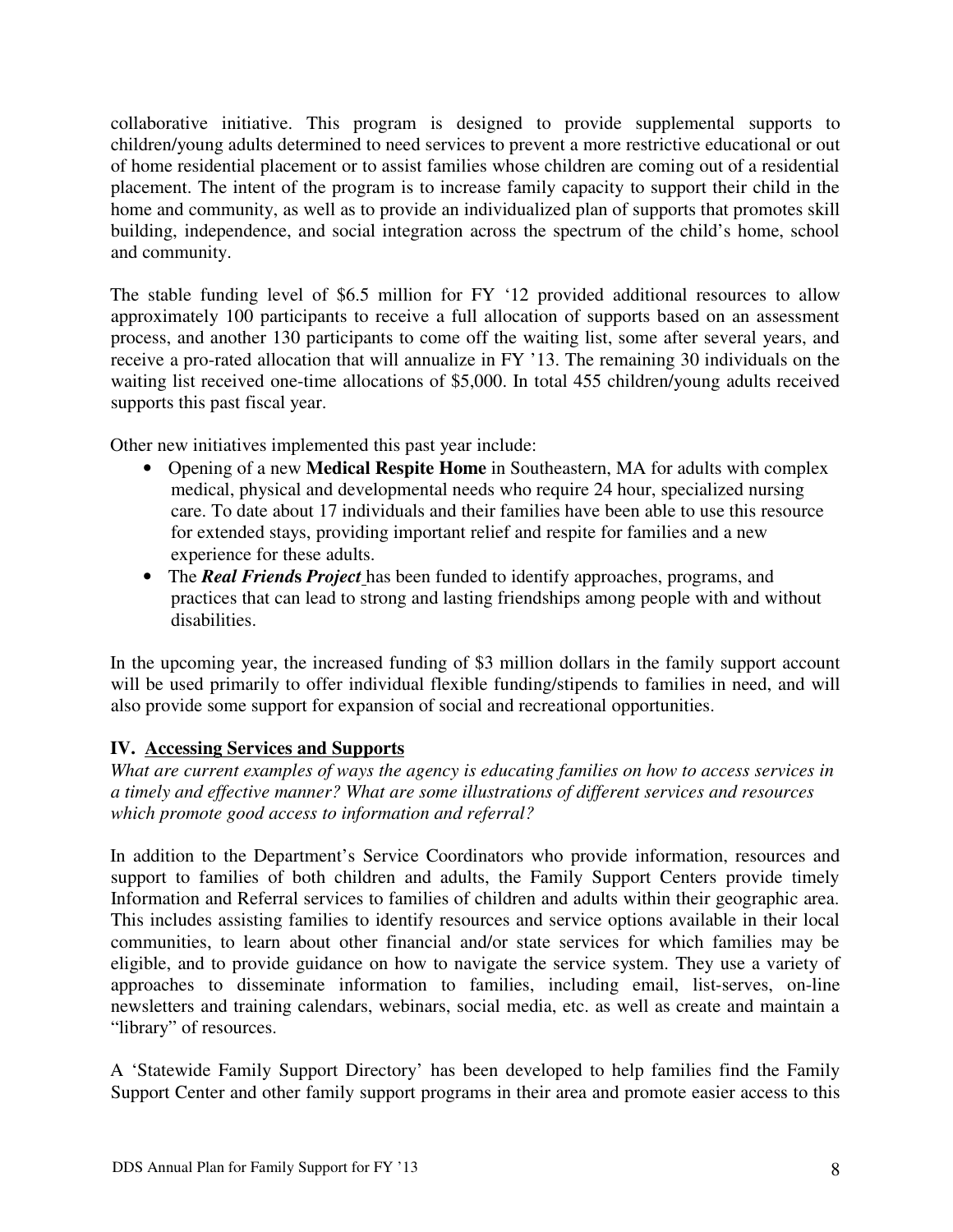information and referral resource. The Directory is widely disseminated through DDS, service providers, and is posted on the Department's website.

A statewide Family Support event held in May and attended by 200 family support and DDS staff was designed to share information on resources and best practices, and to promote networking. Outreach strategies, fostering community partnerships and providing culturally responsive services were topics, among others, addressed in panel presentations and roundtable discussion groups.

A training event was held in June with the Medically Complex Family Support Program staff and DDS Transition Coordinators and Area Office staff, focused on sharing information and strategies to improve access and address the challenges facing young adults with complex medical challenges and their families in the transition process.

DDS helps to broadly share information about the Massachusetts Autism Law (aka ARICA) through multiple strategies.

The Department has several publications and informational materials posted on the web-site to help families learn more about services and how to access them. Examples include a guide on transition from school to adult life, "The Road Forward," and "Living Well" semi-annual newsletters developed by the Office of Quality Management, and resources related to the Department's Home and Community Based Waiver programs.

# *What new initiative(s) will the agency undertake to promote good local access to information and resources?*

- DDS will begin sending a 'welcome flier' with information about the services offered by the Family Support Centers when eligibility letters are sent to families after their child/adult completes the eligibility determination process.
- In the upcoming year, every Area Office will sponsor informational and training events for families on transition to adult services to help families better understand the process and learn about adult service options and service providers.
- DDS, in partnership with a number of other state agencies, is developing a pilot project in Lawrence to improve access, coordination and integration of services for families.
- The Department will continue to expand use of our website as a vehicle for sharing resource information with individuals and their families, and work to make it more userfriendly and easier to navigate.

# **V. Culturally Competent Outreach & Support**

*What are the current activities or services that the agency offers that ensure culturally appropriate access and supports to ethnically, culturally, and linguistically diverse families and individuals?*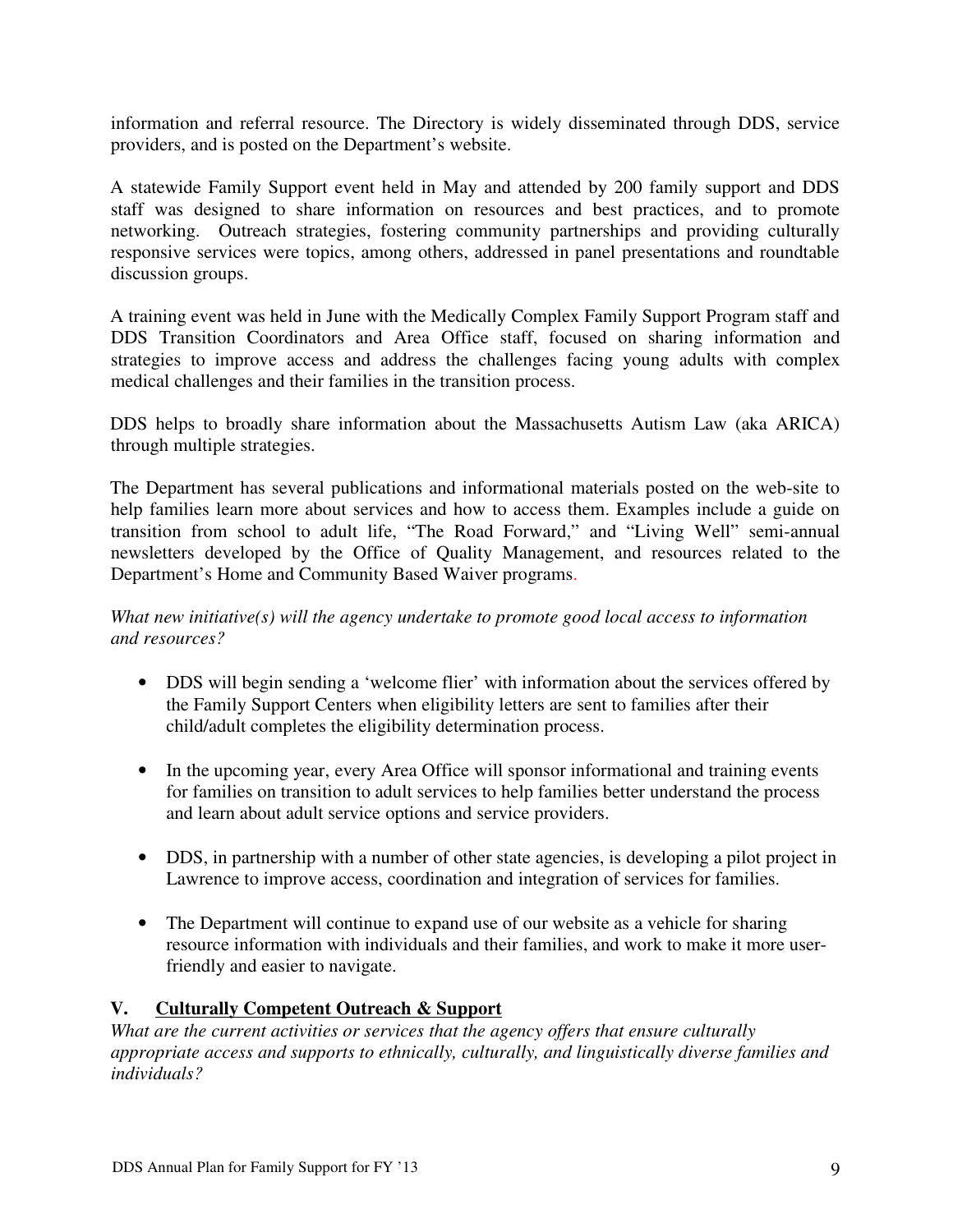The Cultural/Linguistic-Specific Family Support Centers provide bi-lingual and bi-cultural assistance to identified groups of families for whom English is not their primary language. They also conduct broad outreach and are frequently called upon by other organizations to help provide interpretation and translation assistance to families. These Centers primarily provide services to families who speak Spanish, Chinese, Vietnamese, Khmer, Russian, Haitian Creole, Portuguese, and Cape Verdean Creole. In addition, all Family Support Centers and providers are expected to develop resources and capacity to do outreach and be responsive to the diverse cultural and linguistic communities in the geographic area in which they are providing services.

The Department makes available translated informational materials and letters for individuals and families in multiple languages based on the needs of families in local communities. Positive working relationships have been established with several entities that provide these interpretation and translation services and they have developed a good understanding of disability terminology and concepts that leads to providing more culturally relevant and responsive information.

Several workshops were sponsored for family support providers and DDS staff to hear both from families from diverse communities about their experiences and perspectives in raising a child with a disability, and from providers about the approaches they have developed and used to offer culturally respectful and responsive services. Department staff will work collaboratively with providers to share positive practices and support them as they further develop their capacity to provide culturally responsive services to increasingly diverse communities.

There is an active statewide Diversity Council, as well as one in each region and at central office that offer a variety of opportunities for education, training, and cultural experiences that promote increased understanding of different cultural and linguistic groups, and supports the delivery of culturally responsive services.

# *What new ideas/initiatives will the agency propose to outreach and meet the needs of culturally diverse families and individuals?*

- Additional workshops and forums focused on the development of culturally responsive services will be provided for family support providers and DDS staff.
- Opportunities to bring together staff from the Cultural/Linguistic-Specific Family Support Centers across the state will be provided to foster information-sharing, networking and strengthening of efforts to provide more culturally competent services to families.

# **VI. Interagency Collaboration**

Department staff participate in numerous inter-agency activities with other EOHHS agencies to promote more effective service delivery and maximization of resources. Regional and area office DDS staff participate in local inter-agency planning teams to promote more effective communication, and when there are individuals involved with multiple agencies, to work toward coordination and collaboration in service delivery. Representation on these teams typically includes staff from the Departments of Children and Families, Mental Health, Transitional Assistance and Public Health, and in some situations, representatives from local school systems.